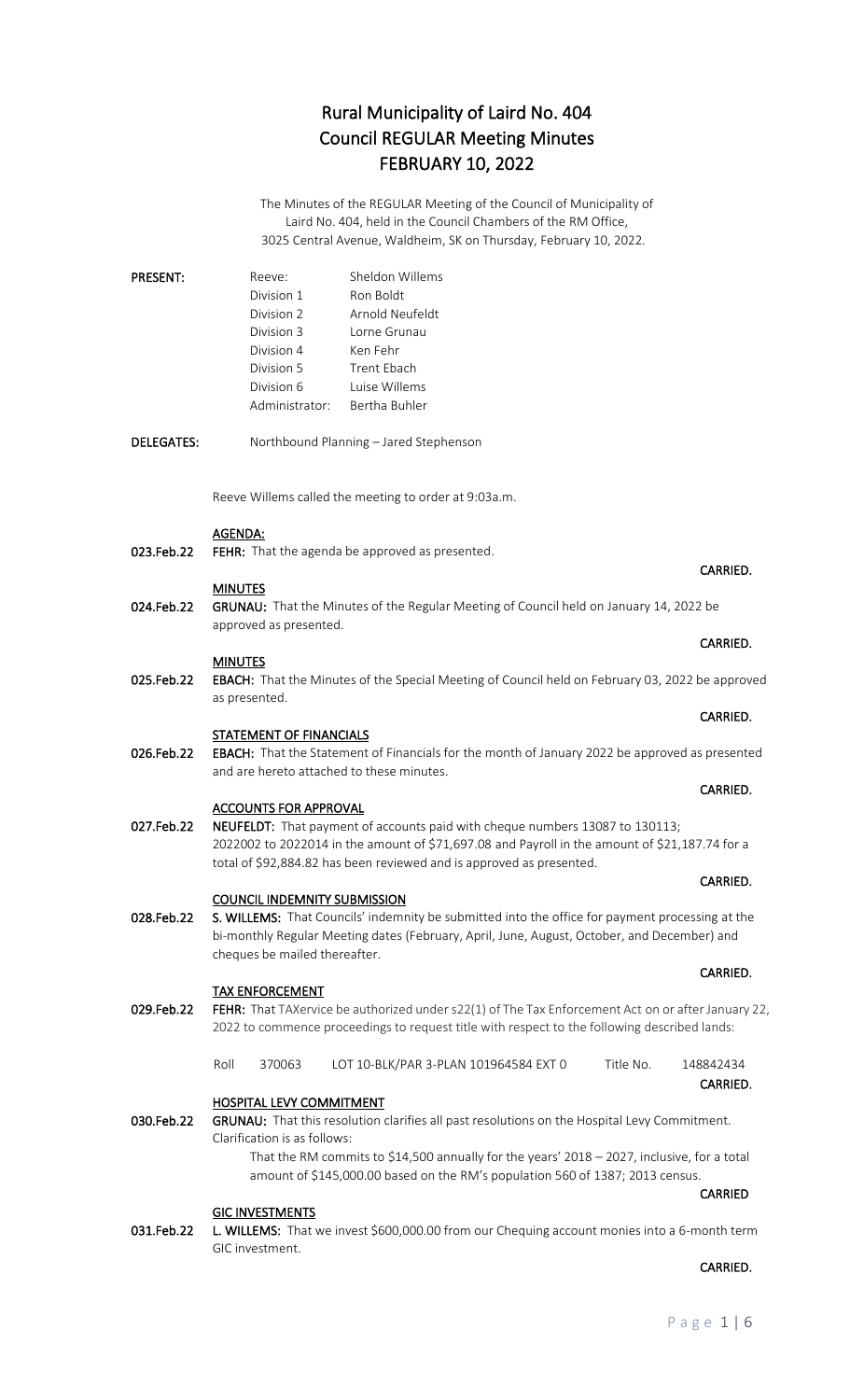## WORKING BUDGET 2022

032.Feb.22 FEHR: That the Working Budget 2022 deficit of \$80,820 be taken from reserves to balance the Working Budget 2022 and now is adopted as the Final Budget for 2022.

**CARRIED.** The contract of the contract of the contract of the contract of the contract of the contract of the contract of the contract of the contract of the contract of the contract of the contract of the contract of the

# EMERGENCY RESPONSE AGREEMENTS EXTENTION

033.Feb.22 L. WILLEMS: That the Emergency Response Agreements expiration date of December 31, 2021 with the Town of Hepburn, Town of Waldheim and Village of Laird be extended until April 30, 2022.

**CARRIED. CARRIED.** 

# Delegate Jared Stephenson, Northbound Planning arrived at 11:04a.m.-11:43a.m. to discuss the following:

- 1. Public Hearing for Bylaws No. 09-2021 and No. 10-2021;
- 2. Bylaws' second and third readings;
- 3. Parker School; and
- 4. Lepage definition of permanent foundation in bylaw.

#### PUBLIC HEARING

034.Feb.22 GRUNAU: That the Public Hearing be open to the public at 11:06a.m.

#### PUBLIC HEARING CLOSED

035.Feb.22 BOLDT: That the Public Hearing be closed at 11:29a.m. No submissions or responses received.

#### OCP BYLAW AMENDMENT BYLAW NO. 09-2021

036.Feb.22 GRUNAU: That Bylaw No. 09-2021, being an amendment to Bylaw No. 5-2008 Official Community Plan, be read for the Second Reading.

## 1. SUBSECTION 3.11: RURAL OBJECTIVES AND POLICIES, NATURAL HAZARD LANDS: FLOOD AND SLOPE INSTABILITY, is amended by:

a. Deleting clause 3.11.2 and replacing it with the following:

3.11.2 New development in areas that contain natural hazards related to slope instability, erosion, subsidence, or other similar geotechnical risks, may be restricted or prohibited.

a) Where development permitting is required, the subject land and proposed development must be deemed suitable for development and assessed as necessary to the satisfaction of the Municipality.

- b) Where permitting is not required, the developer and/or landowner will be responsible for assessing or mitigating geotechnical risks in accordance with this Bylaw, the Zoning bylaw, any provincial requirements, and may be subject to enforcement.
- c) For areas adjacent to the North Saskatchewan River Valley, Reference Map #4 shall provide guidance as to when geotechnical considerations are a relevant factor related to the use of land. The level of assessment or investigation required will be based on evaluation of the site-specific circumstances and will be identified in the Zoning Bylaw."
- b. Deleting clauses 3.11.7 and 3.11.8, and replacing them with the following: '

3.11.7 Multi-parcel Residential development is not encouraged on Natural Hazard Lands regardless of determination of suitability though design, development standards, or mitigative measures. Where land use redesignation is required, Council will consider whether the development is in the best interests (social, economic, environmental, and administrative) of the Municipality. 3.11.8 Development which is agricultural, non-permanent, and which cause minimal disturbance are preferred in natural hazard land areas provided they are suitable for the subject land."

## CARRIED.

# **CARRIED. CARRIED.**

# **CARRIED.** The contract of the contract of the contract of the contract of the contract of the contract of the contract of the contract of the contract of the contract of the contract of the contract of the contract of the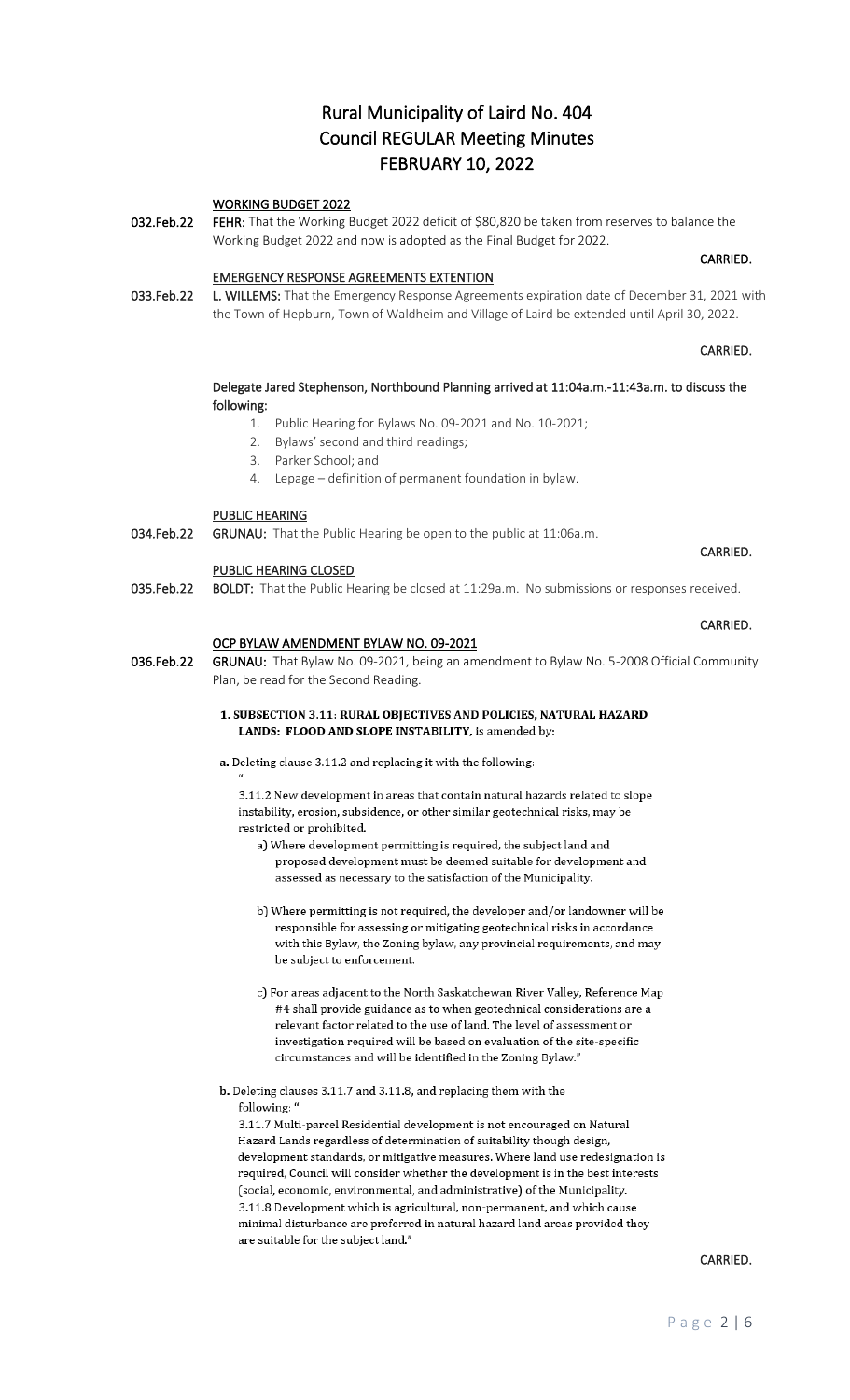# OCP BYLAW AMENDMENT BYLAW NO. 09-2021

037.Feb.22 L. WILLEMS: That Bylaw No. 09-2021, being an amendment to Bylaw No. 5-2008 Official Community Plan, be read for the Third Reading and Adopted.

# ZONING BYLAW AMENDMENT BYLAW NO. 10-2021

038.Feb.22 L. WILLEMS: That Bylaw No. 10-2021, being an amendment to Bylaw No. 6-2008 Zoning Bylaw, be read for the Second Reading.

**CARRIED.** The contract of the contract of the contract of the contract of the contract of the contract of the contract of the contract of the contract of the contract of the contract of the contract of the contract of the

- 1. SECTION 3: GENERAL REGULATIONS, is amended by deleting clauses 3.29 3.33, including Figure 1, in their entirety and replacing them with the following: '
	- Development proposed on lands identified as being potentially hazardous with respect to stability, flooding, erosion, drainage, or other natural hazards shall be assessed as part of the application process for safety and suitability of development. Where, in the view of the Municipality, suitability cannot be determined independent of additional supporting information such as topographic information, assessment or investigation by a certified professional, the Municipality may require additional information to complete an application. Any costs related to a request for additional information will be those of the proponent.
	- Determination of development or site suitability and the level of supporting 3.30 information, geotechnical assessment, or investigation required, shall be based on the following principals:
		- a. The nature of the proposed development (e.g., permanent, semi
			- permanent, moveable, etc.);
		- b. the ability of the Municipality to ensure suitable development independent of supporting information;
		- c. Potential negative effects on adjacent lands;
		- d. Disturbance and loading effected on a slope (including excavation, placement of fill, landscaping, and road or access construction); Natural and proposed alteration of drainage patterns;
		- f. Known concerns or constraints related to slope stability in the vicinity or on similar land formations, visual observation of instability, erosion, and slope saturation issues, warranting further investigation; and
		- g. Appropriate seasonal timing of visual observation.
	- 3.31 The Development Officer may impose special conditions, such as but not limited to, engineered footings and foundations, flood-proofing, drainage, or suitable septic systems in an effort to protect against geotechnical instability, erosion, flooding, and environmental preservation. Standards and conditions may be registered to title in the land titles system using the appropriate legislative tool at the cost of the proponent.
	- 3.32 Subject to any more stringent requirement imposed by a provincial development standard to minimize natural hazards to people and property, the removal of trees and vegetation on lands within 20 meters of any watercourse, waterbody, escarpment or of the crest of a slope greater than 15%, shall not be permit exempt, and shall require the approval of the Municipality and may be subject to determination of suitability.
	- 3.33 No permanent development shall be sited on lands within the 1:500 flood design elevation plus a freeboard of 0.5 meters and must be flood-proofed in accordance with provincial regulation.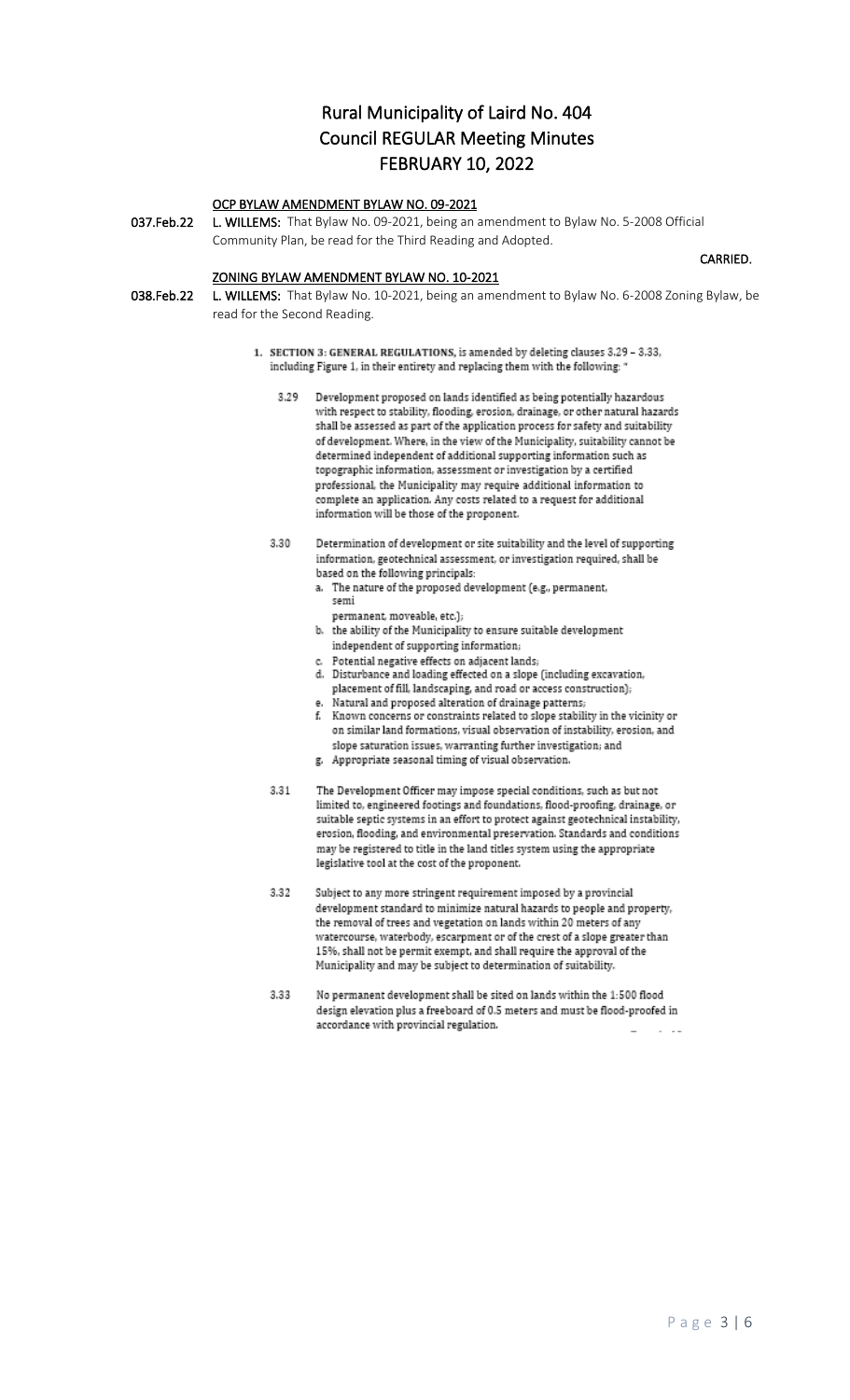2. SECTION 5: ZONING DISTRICTS, SCHEDULE I: EROSION AND SLOPE INSTABILITY OVERLAY (SI), is deleted in its entirety and replaced by the following:

ŀ

**SCHEDULE I: EROSION AND SLOPE INSTABILITY OVERLAY (SI)** 

#### Purpose and Intent:

The Intent of this Overlay Area is to restrict development in areas that are considered hazardous for development for reasons of excessive soil erodibility and/or ground instability. The following regulations are intended to apply supplementary standards for development in areas designated as having potential for instable soil conditions due to erosion or excessive slopes.

1.0 Defining the Area:

- 1. No new development shall be permitted in any readily eroded or unstable<br>slope area if the proposed development will be affected by or increase the<br>potential hazard presented by erosion or slope instability without<br>cumor supporting geotechnical assessment or evaluation.
- $2.$  For the purpose of this Bylaw, the area considered to present potential erosion and/or slope instability hazard includes but is not limited to the slopes of the North Saskatchewan River Valley and its tributary creeks and gullies extending from the edge of the flood plain in the valley, to the ridge of the slope at the top, plus a setback of 100 meters.
- 3. The Municipality may require a surveyor to determine where this line or crest of valley is located at the developer's expense and development will be set back from that line at all points.
- 
- 1.1 Allowable uses:<br>All uses listed by the underlying zoning district subject to any hazard lands<br>policies and general regulation of the Municipality, or higher order of government.
- 1.2 Supplementary Regulations, Requirements, and Evaluation:
- 1. The Municipality shall first endeavor to assess specific development permit applications based on the specifics provided in the application and any additional materials voluntarily provided by the applicant.
- 2. Where the Municipality can independently determine the suitability of development based on the information supplied by the applicant and upon cursory and/or visual inspection, notwithstanding  $\emph{GENERAL}$ ADMINISTRATION 2.3, the application shall be referred to Council for review<br>and approval, to be evaluated solely on the grounds of geotechnical suitability.
- 3. Where the Municipality cannot independently determine the suitability of development based on the information supplied by the applicant and upon cursory and/or visual inspection, the following shall apply:
	- a. Any application for a development permit on any parcel of land that lies wholly or partially within an area designated in the Slope Instability Overlay Area (SI), must be accompanied by a detailed site analysis prepare geotechnical engineer registered in the Province of Saskatchewan. The site analysis shall indicate topography, surface drainage, geological, and<br>geotechnical conditions at the site of the proposed development and related to the conditions of the general area as they relate to slope instability and erosion hazards.

b. The geotechnical engineer shall answer the following questions:

Will the proposed development be detrimentally affected by natural i. erosion or slope instability?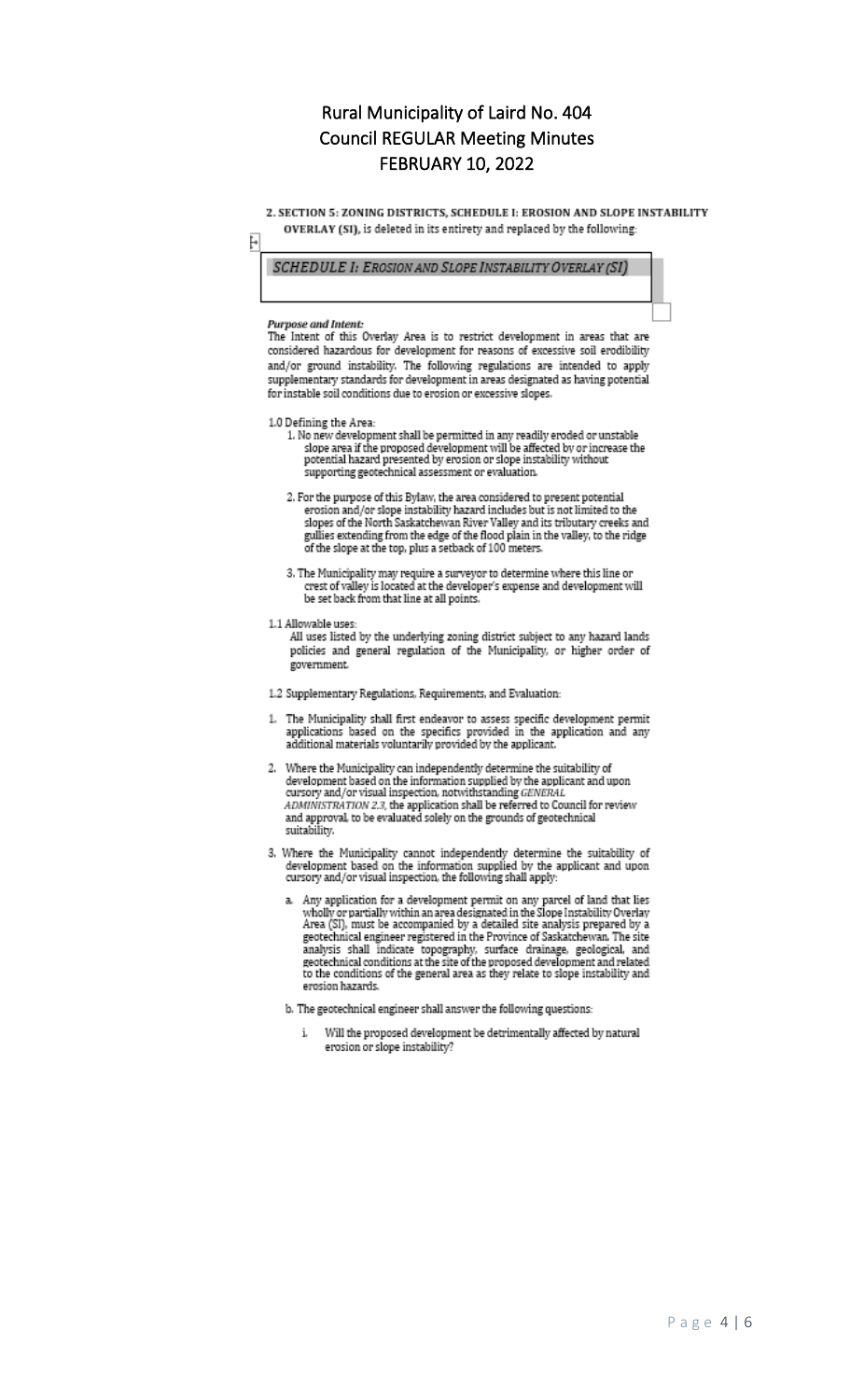- ii. Will the proposed development increase the potential for erosion or slope instability that may affect the proposed development, or any other property?
- c. Unless the geotechnical engineer can answer "no" in response to both of the above questions, further analysis will be required. The required analysis must define the hazard as it may affect the proposed development and any other potentially affected property. The engineering report will identify hazard mitigation measures including engineered works and other measures deemed to be effective in eliminating or managing anticipated erosion and slope stability impacts, and will identify and explain known and suspected residual hazards. The responsibility for monitoring and responding to monitored findings shall be resolved before approval is granted.
- d. A development permit shall not be issued unless the report on the site, presented and endorsed by the geotechnical engineer, indicates that the site is suitable for development or outlines suitable mitigating measures and documents residual hazard.
- e. If such an evaluation is not done, or having been done, Council determines that excessive remedial or servicing measures are necessary to safely and efficiently accommodate the proposed development, Council shall not be required to approve the application for development.
- f. Any refusal, development standards or conditions of a permit, may be appealed in accordance with the provisions of the Act.

# ZONING BYLAW AMENDMENT BYLAW NO. 10-2021

039.Feb.22 FEHR: That Bylaw No. 10-2021, being an amendment to Bylaw No. 6-2008 Zoning Bylaw, be read for the Third Reading and Adopted.

## RMAA 2022 MEMBERSHIP RENEWAL

040.Feb.22 L. WILLEMS: That we renew the Rural Municipalities' Administrators Association Regular membership for 2022 in the amount of \$425.00.

# RECESSED FOR LUNCH AT 12:15 P.M. RECONVENED AT 12:56 P.M.

## SASK LOTTERIES 2023 GRANT

041.Feb.22 L. WILLEMS: That we designate the Sask. Lotteries Community Grant for April 1,2023 to March 31, 2024 to the following applicants:

**CARRIED. CARRIED.** 

| 1. River Ridge Nordic Ski Club | \$1,200.15 | Population 189 |
|--------------------------------|------------|----------------|
| 2. Village of Laird            | \$2,209.80 | Population 348 |
| 3. Town of Hepburn             | \$2,889.25 | Population 455 |
| 4. Town of Waldheim            | \$2,508.25 | Population 395 |
| for a total of:                | \$8,807.00 | 1387.          |

# SMHI CONVENTION MEETING DELEGATE

042.Feb.22 L. WILLEMS: That we appoint Ron Boldt as the RM's delegate for the SMHI Convention meeting to be held on March 15, 2022 in Regina.

## CAPITAL PURCHASE

043.Feb.22 FEHR: That we purchase the 2009 Bobcat SBX 240 snowblower attachment (serial#713600617) from One Y Livestock Ltd. in the amount of \$8,500.00 plus GST.

# **SASK POWER CONSTRUCTION**

044.Feb.22 FEHR: That we have reviewed Sask Power's file #20361305, SE 14-40-05 W3 (Curtis) proposed construction and have no concerns at this time.

## SASK ENERGY CONSTRUCTION

045.Feb.22 FEHR: That we have reviewed Sask Energy's file #328367, SW 23-40-05 W3 (Peters) proposed construction and have no concerns at this time.

## CARRIED.

CARRIED.

# **CARRIED.** The contract of the contract of the contract of the contract of the contract of the contract of the contract of the contract of the contract of the contract of the contract of the contract of the contract of the

CARRIED.

# **CARRIED. CARRIED.**

CARRIED.

# CARRIED.